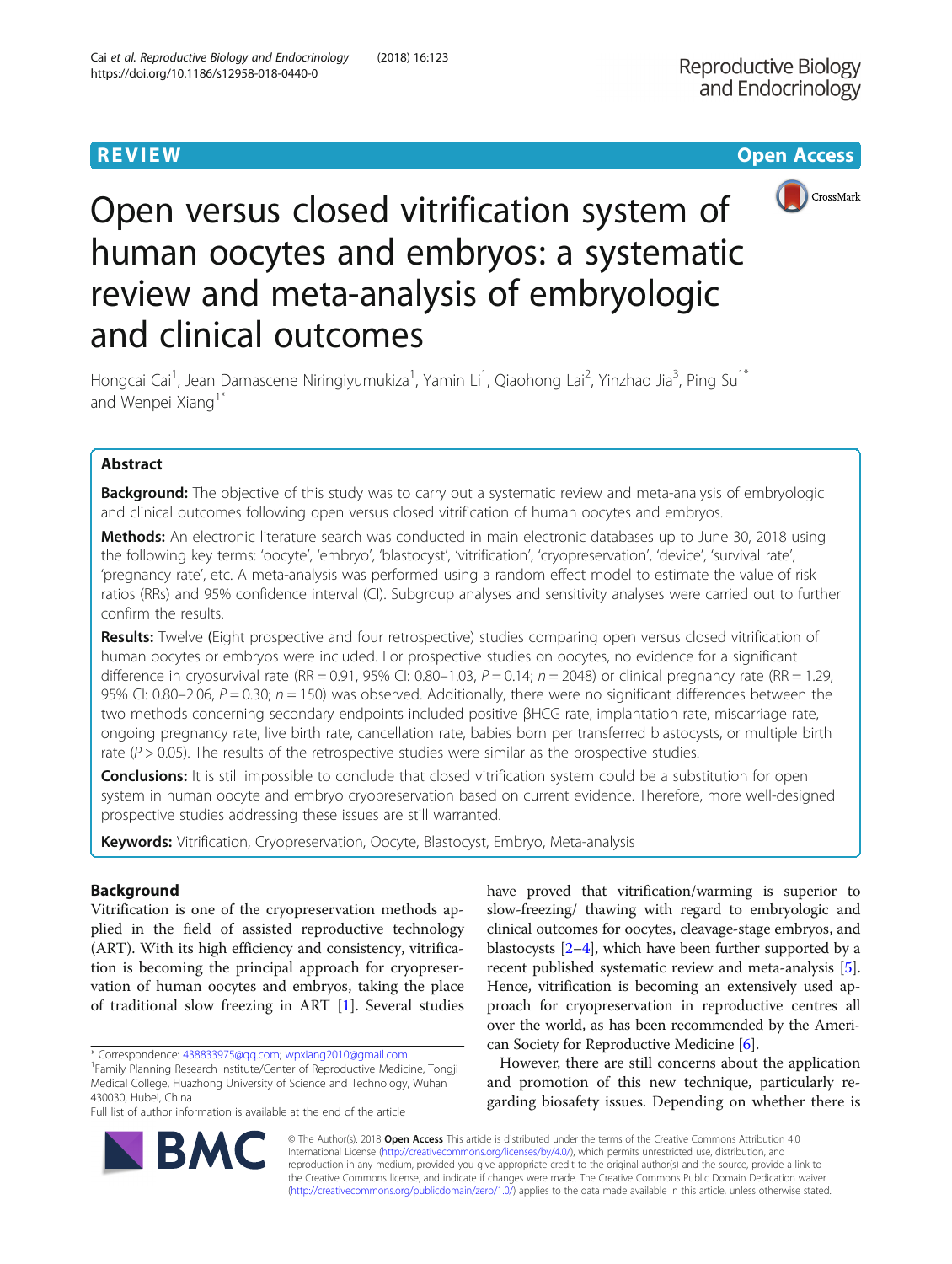direct contact with the liquid nitrogen  $(LN_2)$ , vitrification is commonly categorised into two types: 'open' and 'closed' system. While open vitrification reaches extreme high cooling rates due to direct contact with  $LN_2$ , risks for potential cross-contamination and disease transmission mediated through  $LN<sub>2</sub>$  increase when considering long-term cryopreservation. Alternatively, closed vitrification can avoid direct contact with  $LN<sub>2</sub>$  by substituting the high concentration of cryoprotectant, thus influencing the efficiency of cooling [\[1](#page-9-0)]. As a consequence, relative studies have reported a decrease in cryosurvival rate which was attributed to closed vitrification [[7,](#page-9-0) [8\]](#page-9-0). Currently, concerns about the long-term effects of vitrification on large-scale oocytes and embryos when using high concentrations of cryoprotectant, which is regarded as cytotoxic, still exist. Viral cross-contamination between human oocytes and/or embryos in containers for cryostorage has not been identified so far [[9,](#page-9-0) [10](#page-9-0)]. However, environmental bacteria were identified in all the samples of  $LN<sub>2</sub>$  collected from the oocyte/embryo containers, including open and closed devices, which could potentially do harm to the development of gametes and embryos [[11](#page-9-0)]. Thus, it is still argued that the exposure of samples in open containers where environmental pathogens may exist can raise the contingent infectious danger for any IVF laboratory [[12\]](#page-9-0).

For the time being, however, results from different IVF laboratories around the world on the effects and safety of these two kinds of vitrification conflict. Regarding embryo cryopreservation, several studies reported comparable results between open and closed vitrification on survival rates after thawing [[13](#page-9-0)–[18](#page-9-0)]; while others demonstrated that closed vitrification outperformed the open one [[19,](#page-9-0) [20](#page-9-0)]. For oocytes vitrification, some suggested that 'open' was better than 'closed' in post-thawing survival rates [[7,](#page-9-0) [8](#page-9-0), [21\]](#page-9-0); others found no statistical differences between these two methods [\[22,](#page-9-0) [23\]](#page-9-0). In addition, the rest of the embryologic and clinical outcomes differed from each other according to the studies mentioned above. Therefore, our study aims to compare the embryological and reproductive outcomes between open and closed vitrification for human oocytes and embryos (cleavage-stage embryo and blastocyst), by searching for relevant literatures through electronic databases in the past decades, thus attempting to provide evidence-based medical support for clinically infertile couples seeking fertility cryopreservation.

#### Methods

#### Search strategy

Studies were searched for according to the date of June 30, 2018, through several main electronic databases, including PubMed, MEDLINE, EMBASE, Cochrane Central Register of Controlled Trials (CENTRAL), Cochrane Libraries, World Health Organization (WHO) International Clinical Trials Registry Platform (ICTRP), [Clini](http://clinicaltrials.gov)[caltrials.gov,](http://clinicaltrials.gov) and Current Controlled Trials to identify those which assessed embryological and reproductive outcomes by using oocytes and/or embryos vitrified by open or closed devices from women undergoing ART. The following search terms were applied, 'oocyte', 'embryo', 'blastocyst', 'cleavage-stage embryo', 'vitrification', 'cryopreservation', 'cryosurvival rate', 'pregnancy rate', and 'live birth rate', without language restrictions. These searches were limited to human studies. Additionally, relevant studies from the citation list of all retrieved publications and review articles were hand-searched. We contacted the corresponding authors for further information if the primary studies were inadequate for analysis. Our study was approved by the Institutional Review Board of Family Planning Research Institute of Tongji Medical College, Huazhong University of Science and Technology.

#### Study selection and eligibility criteria

Two reviewers (HCC and JDN) performed an initial screening of all titles and abstracts independently. Studies were considered eligible if they (1) were prospective or retrospective studies, (2) compared open with closed vitrification as cryopreservation approaches, (3) used oocytes and/or embryos (cleavage and/or blastocyst stage) as participants, (4) used embryological (cyrosurvival rate as primary outcome, and fertilization rate, cleavage rate, good quality embryo rate or implantation rate, etc. as secondary outcomes) and/or reproductive outcomes (clinical pregnancy rate and/or live birth rate as primary outcome, and positive βHCG rate, cancellation rate, miscarriage rate, ongoing pregnancy rate, or multiple birth rate, etc. as secondary outcomes.) as outcomes of interest (at least one primary indicator was involved in a single study), (5) were conducted on humans. Given that there were at least 30 different carrier tools published at present [\[1](#page-9-0)], for convenience, we here defined 'open' devices as those with direct contact between the sample-containing medium and  $LN_2$ , such as Cryotop (KITAZATO BIOPHARMA CO., LTD, JAPAN), Cryoloop (Hampton Research CO., LTD, USA), open pulled straw, etc.; while 'closed' devices were those without direct contact with  $LN_2$ , for instance, Cryotip (Irvine Scientific, USA), Rapid-i (Vitrolife, Sweden), vitrisafe (IVF Distribution GmbH, Bregenz, Austria), closed pulled straw, and so on. Full texts were retrieved for further information if they satisfied the selection criteria. Studies conducted only on animals, without at least one primary indicator, and were not intact gametes or embryos although with elaborate design and of good quality, otherwise, were excluded. Review articles, conference abstracts, unpublished data, and cases reports were also considered as ineligible. Any discrepancy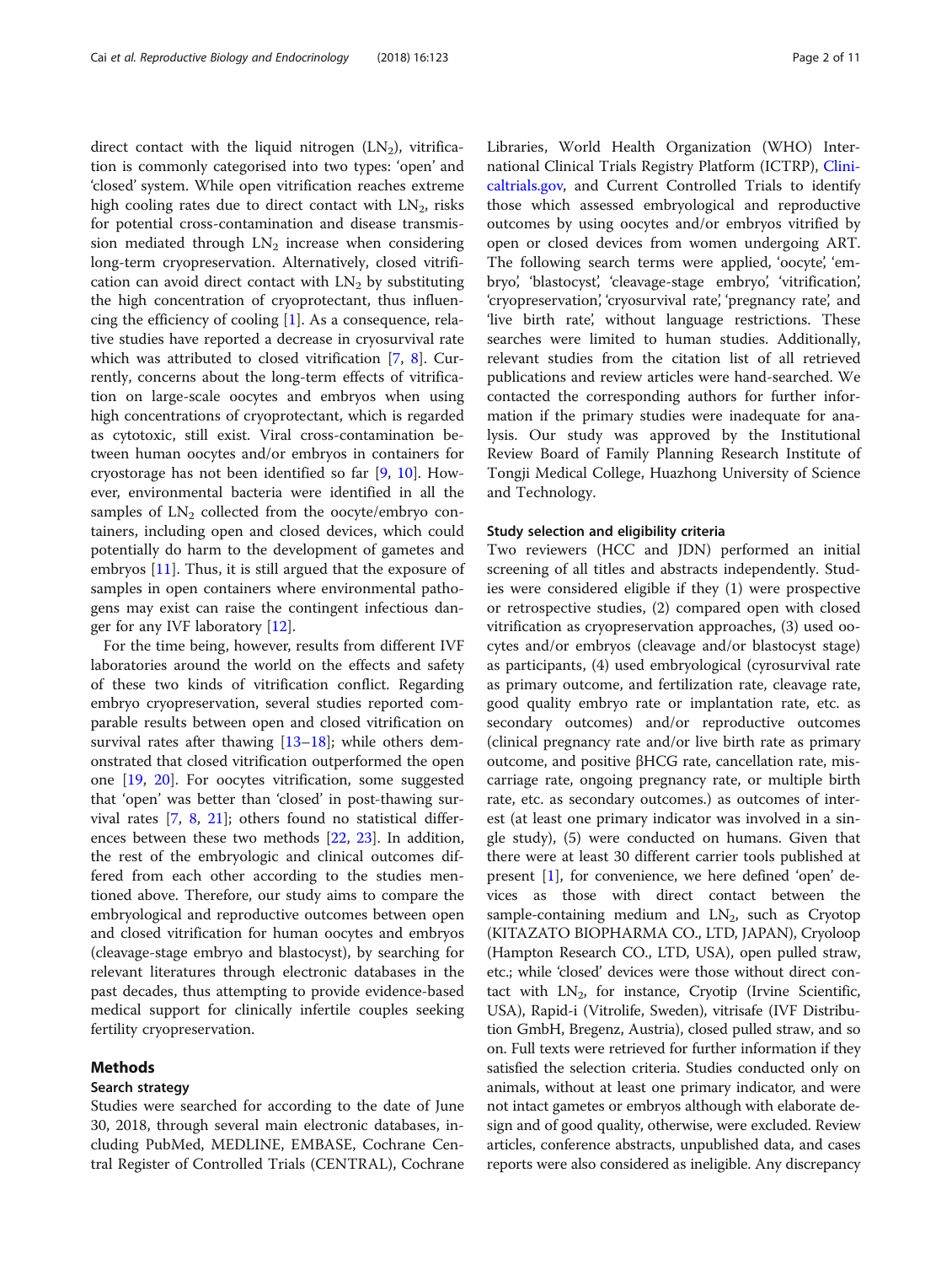was resolved after hosting discussions with all authors until a consensus was reached.

Data extraction and methodological quality evaluation

A data extraction sheet was well designed beforehand to collect relevant information which included: demography (first author name, year, country, title of the study, journal, study period, number of patients/oocytes/embryos included, characteristics of the study participants and funding sources, conflicts of interest), methodology (study design, method of randomization, quality score), procedure (inclusion/exclusion criteria, ovarian stimulation and ovulation triggering protocols, type of cryo-carrier and cryoprotectant used, type of fertilization, stage at collection and transfer, cooling and warming rate, number of embryos transferred), and outcome data (relative embryological and reproductive outcome measures as previously described). Two independent authors extracted data and carefully assessed the quality of each study. In cases of disagreement, a consensus was reached after discussion between the two authors. To avoid inclusion of duplicate or overlapping samples, we meticulously compared the original areas of the studies. In the event of data overlapping, we included the latest version with the largest number of cases or the values of risk ratio (RR) and 95% confidence intervals (CIs) that were adjusted. We used ROBINS-I tool for assessing the quality of all the included studies [\[24\]](#page-9-0).

#### Data synthesis and meta-analysis

Meta-analyses of the included studies were employed to estimate the pooled RR value and 95% CIs of all the outcome measures. Heterogeneity of the studies was assessed using a Q test and an  $I^2$  index. A random effect model was used to estimate the value of risk ratios (RRs) and 95% confidence interval (CI). Subgroup analyses were carried out according to the study location, study quality, and risks of bias, with the purpose of investigating substantial heterogeneity that might affect the cumulative evidence. When we detected substantial heterogeneity, a sensitivity analysis was then performed to explore possible explanations and further confirm the consistency of the outcomes. Statistical heterogeneity was taken into account when interpreting the results. An alpha value of 0.05 under a two-sided test was considered as statistically significant. The existence of publication bias was evaluated by establishing funnel plots as well as by performing Begg's [[25](#page-9-0)] and Egger's test [\[26\]](#page-9-0). We used the Grading of Recommendations Assessment, Development and Evaluation (GRADE) system (study limitations, consistency of effect, imprecision, indirectness, and publication bias) to assess the quality of the evidence for all outcomes [\[27\]](#page-9-0).

The meta-analysis and constructions of forest and funnel plots were performed with Review Manager Software (Version 5.3 for Mac; Copenhagen: The Nordic Cochrane

Centre, The Cochrane Collaboration, 2014). Stata/SE (version 12.0 for Mac) was utilised for Begg's and Egger's tests.

#### Results

#### Identification of literature

All studies comparing open versus closed vitrification of oocytes and/or embryos on embryologic and clinical reproductive outcomes were considered eligible in this systematic review and meta-analysis. The electronic search retrieved 397 records initially. Of these, 31 studies were excluded as duplicates and 366 records remained and were subsequently screened based on their title and abstract. Of these, 301 were consequently excluded because of obvious unrelated researches. The full texts of the remaining 65 articles were retrieved to be assessed for eligibility. Of these, 53 studies were excluded and the reasons for exclusion were as followed: not the type of comparison; lack of primary outcomes; animal research; review article. In total, 12 articles were included in the quantitative synthesis. The flow diagram of the selection procedure is presented in Fig. [1](#page-3-0).

#### Characteristics of the included studies and quality assessment

There were 12 studies (eight prospective and four retrospective studies) included in quantitative analysis. These consisted of five studies on oocytes vitrification and nine studies on embryo vitrification, among which the data of two studies extracted from the oocytes studies [\[7,](#page-9-0) [22](#page-9-0)]. In total, 2577 oocytes (1330 for open and 1247 for closed vitrification, respectively) and 3640 embryos (2024 for open and 1616 for closed vitrification, respectively; data from one study [[22\]](#page-9-0) was not counted because the author didn't mention the number of embryos thawed in the study) were included for quantitative analysis. The language of the included studies was English, except for one in French [\[21](#page-9-0)]. The participants in these studies mainly came from Europe, North America, and East Asia. The basic characteristics of the selected literatures are listed on Table [1.](#page-4-0) Results of the methodological quality assessment showed that 3 of the prospective studies were of low risk of bias [\[8,](#page-9-0) [17](#page-9-0), [22\]](#page-9-0), 2 were moderate [[13](#page-9-0), [16](#page-9-0)] and 3 were of serious risk of bias [[20](#page-9-0), [21](#page-9-0), [23\]](#page-9-0). The results of the quality assessment of the included retrospective studies were shown in Table [1.](#page-4-0)

#### Publication bias evaluation

Allowing for the difficulty of detecting and correcting for publication bias and other reporting biases, we tried to minimise their potential influence by ensuring a comprehensive search for eligible studies and by paying attention to the duplicated data. Results of Begg's and Egger's tests revealed that no significant publication biases were shown among the included studies, as presented in Tables [2](#page-5-0) and [3.](#page-6-0)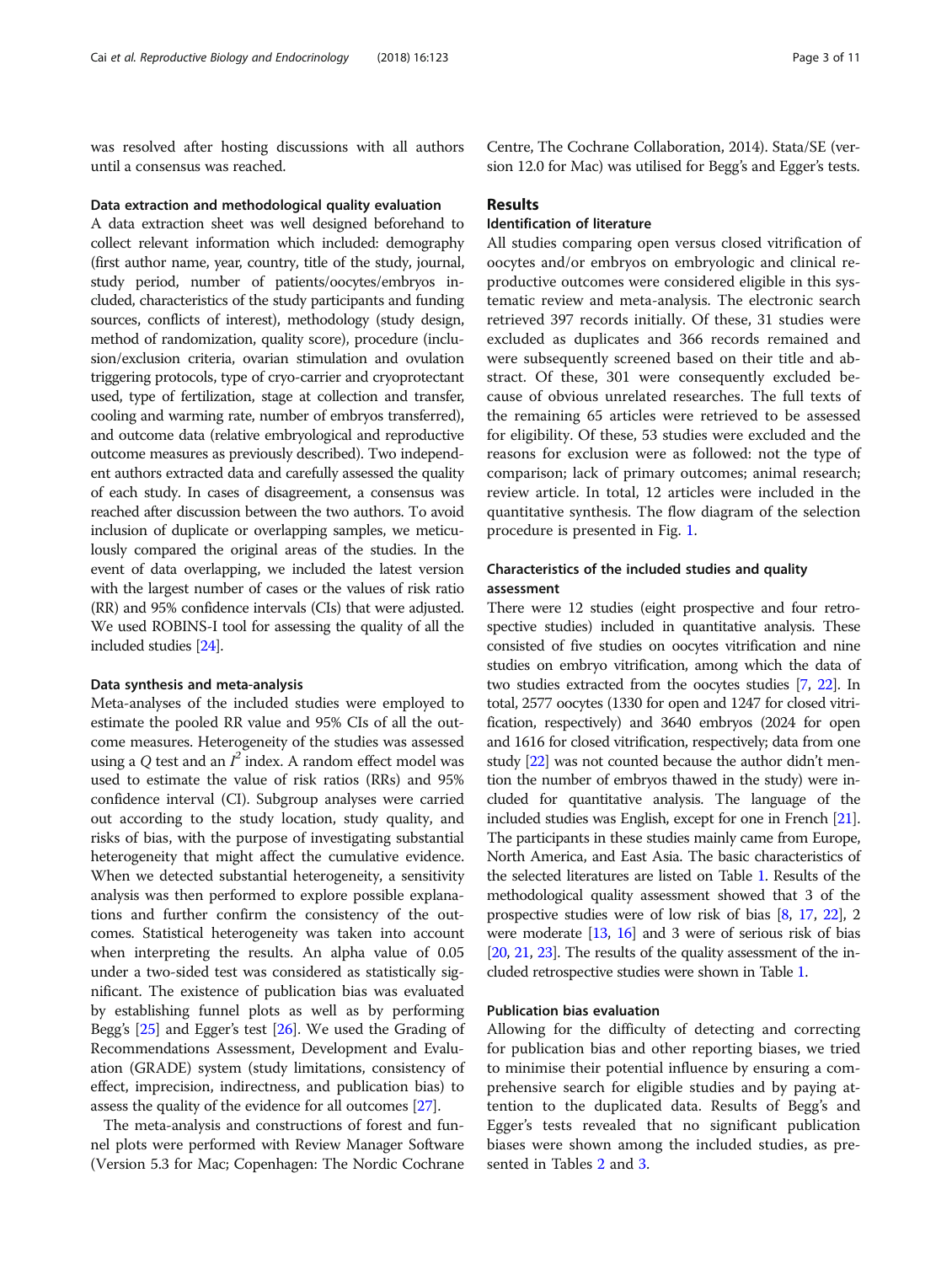<span id="page-3-0"></span>

#### Open versus closed vitrification on oocytes: Embryologic and clinical outcomes

Five studies concerning oocytes vitrification were included for meta-analysis (See summary in Table [2](#page-5-0)). No evidence for a difference was found in regards to the outcome of the cryosurvival rate when comparing closed and open vitrification on oocytes, respectively (RR = 0.91, 95% CI: 0.80–1.03,  $P = 0.14$ ;  $n = 2048$ , 986 versus 1062 oocytes;  $I^2$ = 91%, low quality evidence). There was no significant difference regarding the clinical pregnancy rate  $(RR = 1.29,$ 95% CI: 0.80–2.06,  $P = 0.30$ ;  $n = 150$ , 75 versus 75 transferred cycles). Similarly, no differences were identified between the groups regarding fertilization rate ( $RR = 1.02$ , 95% CI: 0.83-1.24, P = 0.88; n = 1517, 733 versus 784 oocytes; $I^2 = 92\%$ , low quality evidence), good quality embryo rate (RR = 0.97, 95% CI: 0.84-1.11,  $P = 0.62$ ;  $n = 1127$ , 561 versus 566 embryos;  $I^2 = 0\%$ , moderate quality evidence), positive βHCG rate (RR = 1.09, 95% CI: 0.75–1.59,  $P = 0.64$ ;  $n = 234$ , 109 versus 125 transferred cycles;  $I^2 = 22\%$ , moderate quality evidence), miscarriage rate (RR = 0.59, 95% CI: 0.20–

1.79,  $P = 0.35$ ;  $n = 77$ , 38 versus 39 clinical pregnancy cycles;  $I^2 = 0$ %, moderate quality evidence), ongoing pregnancy rate (RR = 1.24, 95% CI: 0.81–1.89,  $P = 0.32$ ; n = 234, 125 versus 109 transferred cycles;  $I^2 = 0$ %, moderate quality evidence), or live birth rate (RR = 1.50, 95% CI: 0.91–2.48,  $P = 0.11$ ;  $n = 150$ , 75 versus 75 clinical pregnancy cycles). Sensitivity analyses were performed by excluding the study with the largest weight, smallest weight, or highest heterogeneity, and ended up with semblable conclusions.

#### Open versus closed vitrification on embryos: Embryologic and clinical outcomes

A total of nine studies (five prospective and four retrospective studies) on embryos vitrification were adopted for quantitative analysis (See summary in Table [3\)](#page-6-0). Four prospective studies on embryo cryopreservation (closed versus open) demonstrated no difference in cryosurvival rate (RR = 0.98, 95% CI: 0.96–1.01,  $P = 0.29$ ;  $n = 1619$ , 724 versus 895 oocytes;  $I^2 = 0\%$ , moderate quality evidence) and findings were consistent with three retrospective studies (RR = 1.00, 95% CI: 0.97–1.03,  $P = 0.88$ ;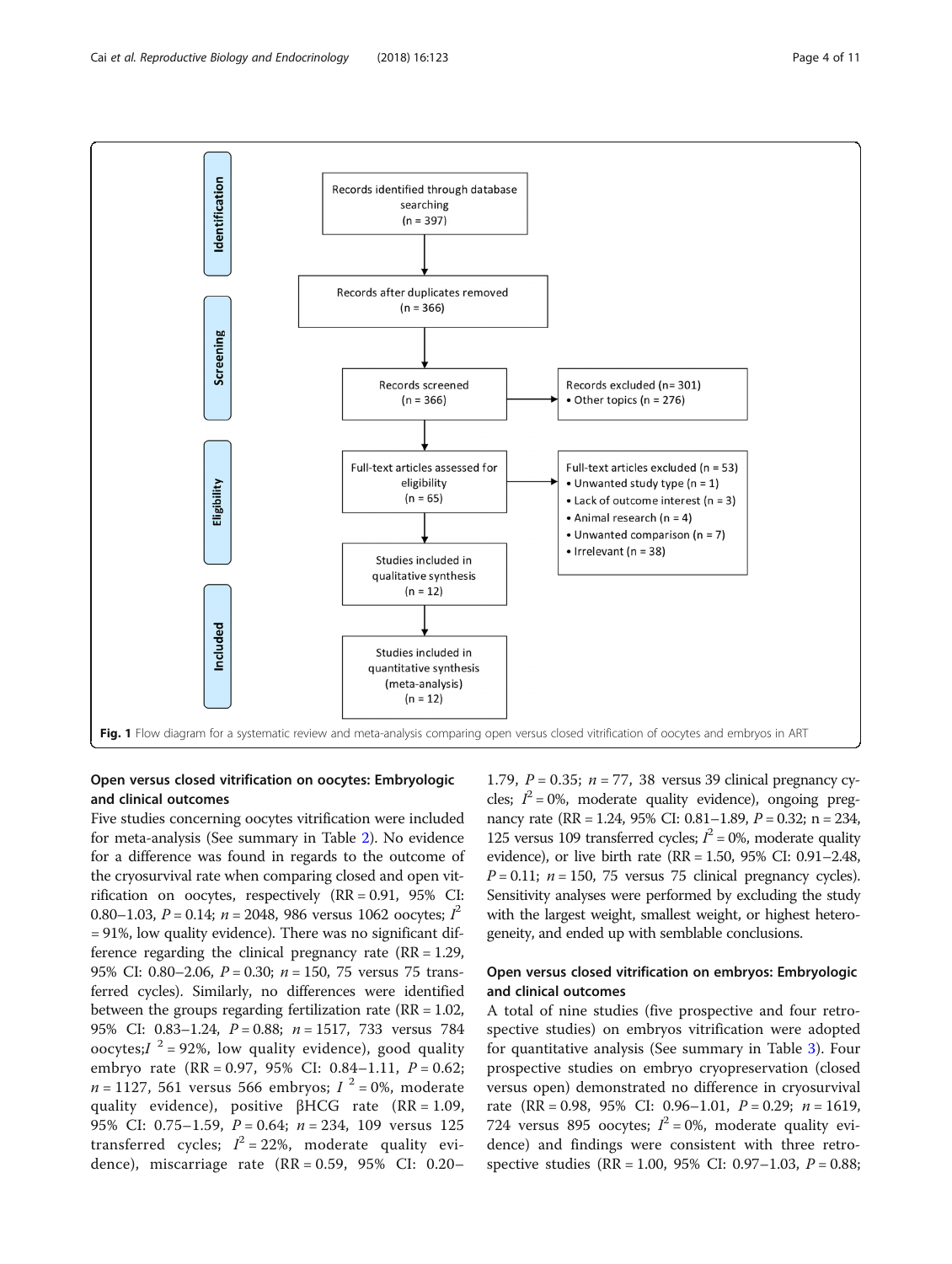<span id="page-4-0"></span>

| Authors, Country (Year)                                                                                                                                                                                                                                                                                                                                                                                                                                                                                 | Study period                                | Study type    | Participant   |                                             | No. of cycles and oocytes/embryos thawed     | Outcomes                                          | Funding                | Overall               |
|---------------------------------------------------------------------------------------------------------------------------------------------------------------------------------------------------------------------------------------------------------------------------------------------------------------------------------------------------------------------------------------------------------------------------------------------------------------------------------------------------------|---------------------------------------------|---------------|---------------|---------------------------------------------|----------------------------------------------|---------------------------------------------------|------------------------|-----------------------|
|                                                                                                                                                                                                                                                                                                                                                                                                                                                                                                         |                                             |               |               | Study (Closed)                              | Control (Open)                               |                                                   |                        | assessment<br>quality |
| Kuwayama et al. (2005), Japan                                                                                                                                                                                                                                                                                                                                                                                                                                                                           | $\geqq$                                     | Prospective   | Embryo        | 88 embryos                                  | 227 embryos                                  | CsR: CPR; LBR                                     | None declared          | Moderate risk         |
| Chen et al. (2013), China                                                                                                                                                                                                                                                                                                                                                                                                                                                                               | 2010.04-2012.05                             | Retrospective | Embryo        | 226 cycles; 308<br>embryos                  | 106 cycles; 150<br>embryos                   | CsR; IR; CaR; CPR; OPR;<br>MR; LBR; BB; MR        | Yes                    | Low risk              |
| Panagiotidis et al. (2013), Greece                                                                                                                                                                                                                                                                                                                                                                                                                                                                      | 2009.06-2011.09 Prospective                 |               | Embryo        | 224 cycles; 513<br>embryos                  | 208 cycles; 492<br>embryos                   | CsR; PBR; IR; CaR; CPR;<br>OPR; MR; LBR; BB; MR   | None declared Low risk |                       |
| Desai et al. (2013), America                                                                                                                                                                                                                                                                                                                                                                                                                                                                            | 2011.01-2012.08 Retrospective               |               | Embryo        | 95 cycles; 184<br>embryos                   | 161 cycles; 302<br>embryos                   | CsR; IR; CaR; CPR; OPR;<br>MR; LBR; BB; MR        | None declared Low risk |                       |
| Hashimoto et al. (2013), Japan                                                                                                                                                                                                                                                                                                                                                                                                                                                                          | 2011.07-2012.09                             | Prospective   | Embryo        | 100 embryos                                 | 163 embryos                                  | CsR; IR; OPR                                      | Yes                    | Moderate risk         |
| Roy et al., Australia (2014)                                                                                                                                                                                                                                                                                                                                                                                                                                                                            | $\geqq$                                     | Prospective   | Embryo        | 23 embryos                                  | 13 embryos                                   | CsR; OPR                                          | Yes                    | Serious risk          |
| Iwahata et al. (2015), Japan                                                                                                                                                                                                                                                                                                                                                                                                                                                                            | 2011.11-2013.12 Retrospective               |               | Embryo        | 302 cycles; 313<br>embryos                  | 539 cycles; 561 embryos                      | CsR; IR; CPR; MR; LBR; MR                         | None declared Low risk |                       |
| Paffoni et al. (2011), Italy                                                                                                                                                                                                                                                                                                                                                                                                                                                                            | 2007.06-2009.04 Retrospective Oocyte/embryo |               |               | MII oocytes/87<br>51 cycles; 261<br>embryos | MII oocytes/116<br>53 cycles; 268<br>embryos | CsR; IR; FR; CIR; GQER;<br>CPR; LBR               | None declared Low risk |                       |
| Papatheodorou et al. (2013), Greece 2007.02-2010.12 Prospective                                                                                                                                                                                                                                                                                                                                                                                                                                         |                                             |               | Oocyte        | 598 MII oocytes                             | 608 MII oocytes                              | CsR; FR; CIR; GQER; PBR;<br>IR; CPR; MR; OPR; LBR | None declared Low risk |                       |
| De Munck et al. (2016), Belgium                                                                                                                                                                                                                                                                                                                                                                                                                                                                         | 2014.01-2015.07 Prospective                 |               | Oocyte/embryo | 253 MII oocytes                             | 257 MII oocytes                              | CSR; FR; GQER; PBR; MR; OPR                       | No funding             | Low risk              |
| Gook et al. (2016), Australia                                                                                                                                                                                                                                                                                                                                                                                                                                                                           | 2012.06-2015.06                             | Prospective   | Oocyte        | 39 MII oocytes                              | 79 MII oocytes                               | GR                                                | None declared          | Serious risk          |
| Sarandi et al. (2016), France                                                                                                                                                                                                                                                                                                                                                                                                                                                                           | 2014.11-2015.05                             | Prospective   | Oocyte        | 96 GV/MI oocytes                            | 118 GV/MI oocytes                            | E                                                 | None declared          | Serious risk          |
| Notes: The ROBINS-I tool was used for quality assessment of observational studies. BB babies born per transferred blastocysts, CaR cancellation rate, CBS Cryo Bio System, CIR cleavage rate, CPR clinical pregnancy rate,<br>CsR cryosurvival rate, FR fertilization rate, GQER good quality embryo rate, HSV high security straws, IR implantation rate, IBR. live birth rate, MBR multiple birth rate, MBR miscarriage rate, MM not mentioned, OPR<br>ongoing pregnancy rate, PBR positive BHCG rate |                                             |               |               |                                             |                                              |                                                   |                        |                       |

Table 1 Basic information of the included studies comparing open versus closed vitrification on oocytes and embryos Table 1 Basic information of the included studies comparing open versus closed vitrification on oocytes and embryos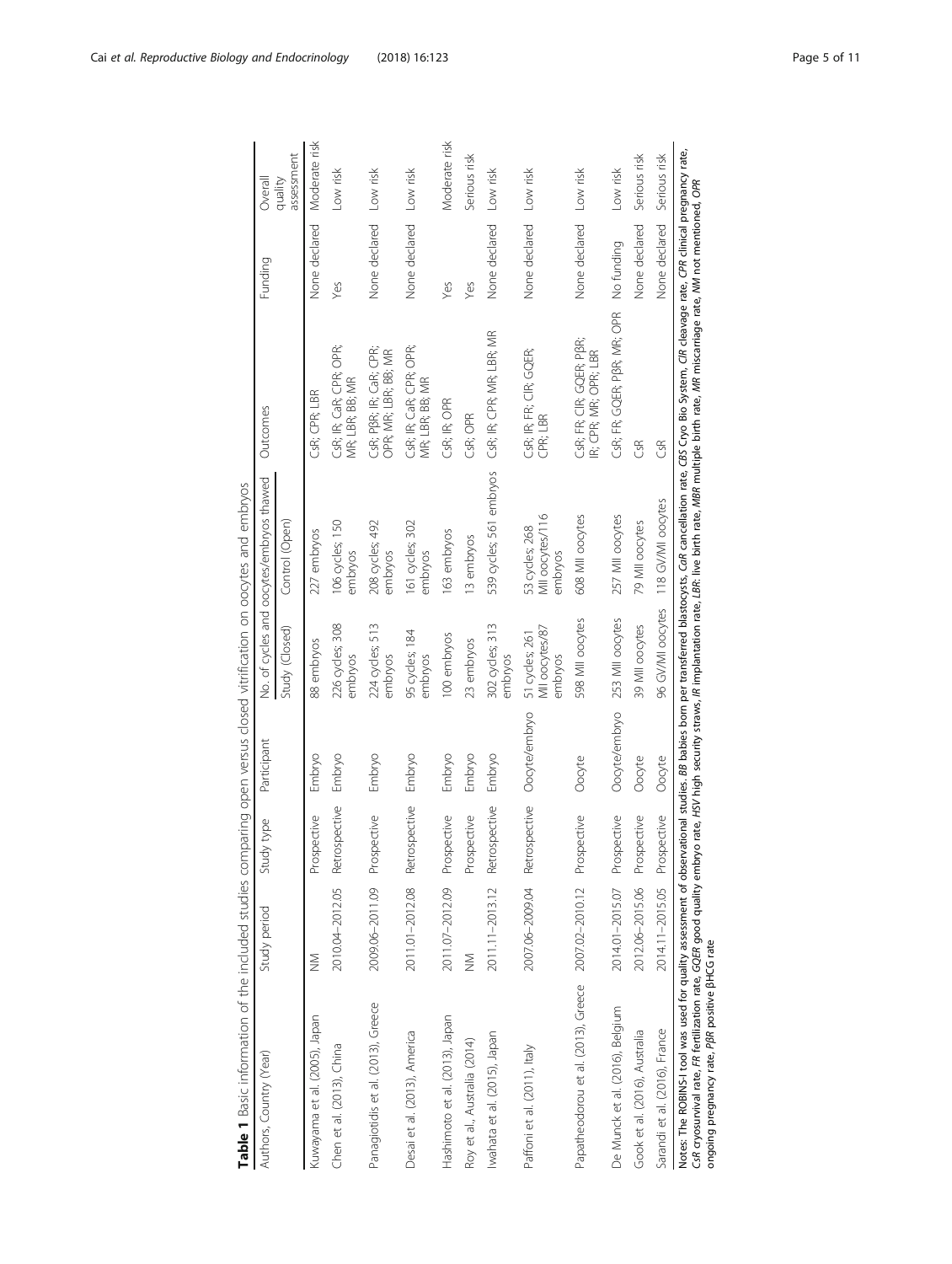<span id="page-5-0"></span>

| Table 2 Results of meta-analyses and test of publication bias on oocytes |               |         |              |          |                                  |                       |                |                           |                     |
|--------------------------------------------------------------------------|---------------|---------|--------------|----------|----------------------------------|-----------------------|----------------|---------------------------|---------------------|
| Outcomes                                                                 | Study type    | No. of  | Events/Total |          | RR, 95%CI, P                     | Test of Heterogeneity |                | Tests of Publication Bias |                     |
|                                                                          |               | studies | Closed       | Open     | Random                           | $l^2$ (%)             | $\overline{a}$ | Begg's P                  | Egger's P           |
| Cryosurvival rate                                                        | Prospective   |         | 830/986      | 367/1062 | 0.91, [0.80, 1.03], 0.14         | 91%                   | 0.00           | 1.000                     | $0.92$ <sup>-</sup> |
|                                                                          | Retrospective |         | 222/268      | 151/261  | $1.43$ , $[1.27, 1.61]$ , < 0.01 | $\frac{1}{2}$         | $\frac{1}{2}$  | $\frac{1}{2}$             | ≸                   |
| Fertilization rate                                                       | Prospective   |         | 585/733      | 594/784  | 1.02, [0.83, 1.24], 0.88         | 92%                   | 0.00           | 1.000                     | ≸                   |
|                                                                          | Retrospective |         | 116/159      | 87/151   | 1.27, [1.07, 1.50], < 0.01       | $\frac{1}{2}$         | $\frac{1}{2}$  | $\leq$                    | $\lessgtr$          |
| Good quality                                                             | Prospective   |         | 229/561      | 240/566  | 0.97, [0.84, 1.11], 0.62         | 0%                    | 0.96           | 1.000                     | $\lessgtr$          |
| embryo rate                                                              | Retrospective |         | 62/112       | 30/87    | .61, [1.15, 2.24], < 0.01        | $\frac{1}{2}$         | $\frac{1}{2}$  | $\leq$                    | $\lessgtr$          |
| Positive BHCG rate                                                       | Prospective   |         | 45/109       | 47/125   | 1.09, [0.75, 1.59], 0.64         | 22%                   | 0.26           | 1.000                     | ₹                   |
| Miscarriage rate                                                         | Prospective   |         | 4/38         | 8/39     | 0.59, [0.20, 1.79], 0.35         | 0%                    | 0.84           | 1.000                     | $\lessgtr$          |
| Ongoing pregnancy<br>rate                                                | Prospective   |         | 38/125       | 27/109   | 1.24, [0.81, 1.89], 0.32         | 6%                    | 0.45           | 1.000                     | ₹                   |
| Clinical pregnancy                                                       | Prospective   |         | 27/75        | 21/75    | 1.29, [0.80, 2.06], 0.30         | $\lessapprox$         | $\frac{1}{2}$  | $\frac{1}{2}$             | ≸                   |
| rate                                                                     | Retrospective |         | 14/53        | 4/51     | 3.37, [1.19, 9.55], 0.02         | $\frac{4}{2}$         | $\frac{1}{2}$  | ≸                         | ₹                   |
| Live birth rate                                                          | Prospective   |         | 27/75        | 18/75    | 50, [0.91, 2.48], 0.11           | $\frac{1}{2}$         | $\frac{1}{2}$  | ₹                         | ₹                   |
|                                                                          | Retrospective |         | 11/53        | 3/51     | 3.53, [1.04, 11.92], 0.04        | $\frac{4}{2}$         | ≸              | ₹                         | ≸                   |
| MA not applicable, RR risk ratio                                         |               |         |              |          |                                  |                       |                |                           |                     |

| ١                                                  |
|----------------------------------------------------|
| こうくう                                               |
|                                                    |
| 5                                                  |
| אר הוא הואר היה<br>١<br>ļ<br>$\sim$ $+$ $\sim$ $+$ |
| ;                                                  |
| $\frac{1}{2}$                                      |
| 5                                                  |
| j                                                  |
| I<br>ş<br>١                                        |
| ï                                                  |
| $\overline{\phantom{a}}$<br>ĵ                      |
| í                                                  |
| I                                                  |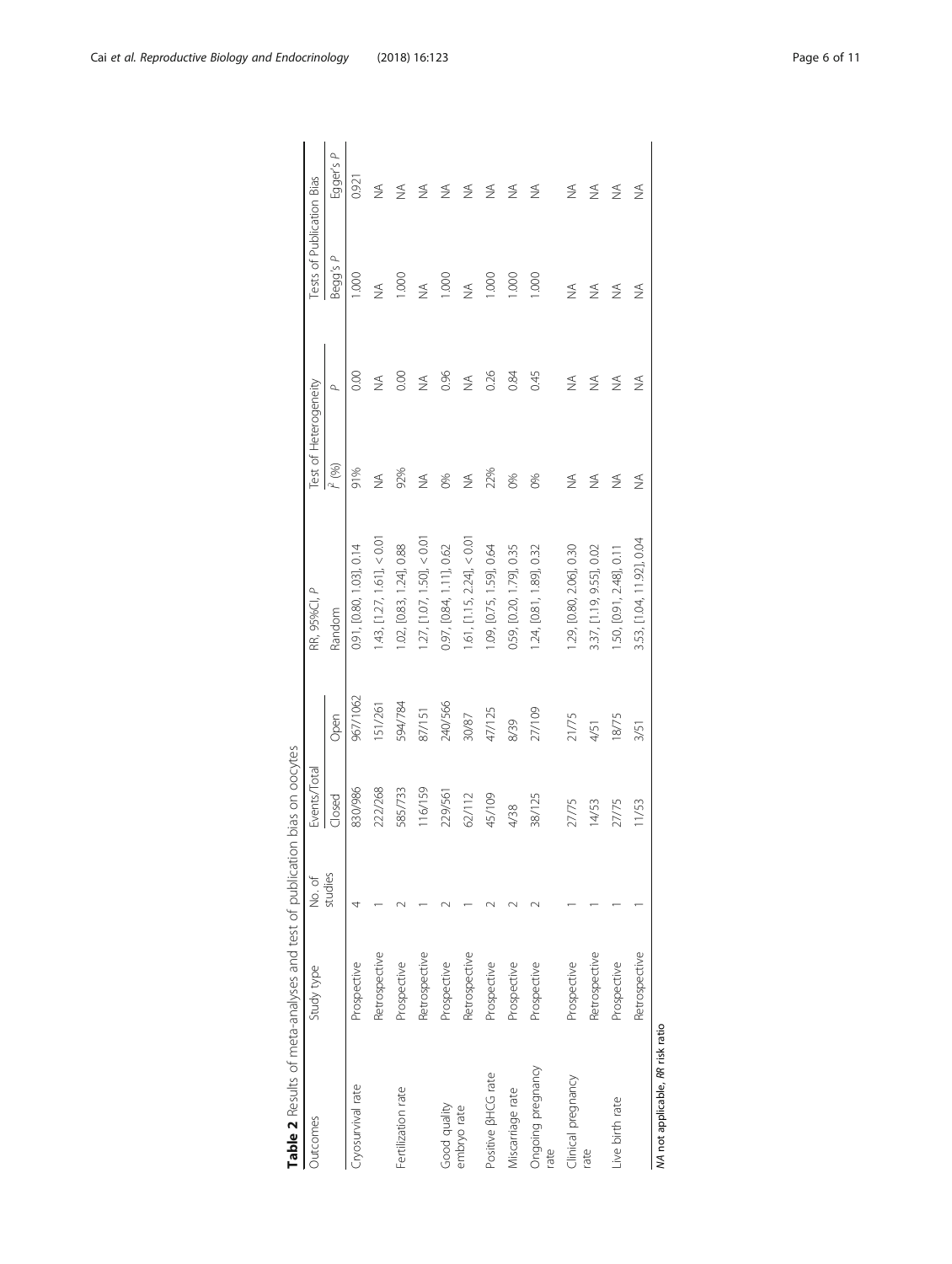<span id="page-6-0"></span>

| Outcomes                               | Study type    | No. of  | Events/Total |          | RR, 95%CI, P             | Test of Heterogeneity |          | Tests of Publication Bias |                    |
|----------------------------------------|---------------|---------|--------------|----------|--------------------------|-----------------------|----------|---------------------------|--------------------|
|                                        |               | studies | Closed       | Open     | Random                   | $l^2$ (%)             | $\sigma$ | Begg's P                  | Egger's P          |
| Cryosurvival rate                      | Prospective   | 4       | 621/724      | 803/895  | 0.98, [0.96, 1.01], 0.29 | 0%                    | 0.42     | 0.734                     | 0.612              |
|                                        | Retrospective |         | 770/805      | 959/1013 | 1.00, [0.97, 1.03], 0.88 | 58%                   | 0.09     | 000.1                     | 0.940              |
| Positive BHCG rate                     | Prospective   |         | 115/222      | 114/211  | 0.96, [0.80, 1.14], 0.64 | 0%                    | 0.77     | 0001                      | $\leq$             |
| Implantation rate                      | Prospective   |         | 160/535      | 196/590  | 0.98, [0.83, 1.15], 0.80 | 0%                    | 0.93     | 000.1                     | 0.798              |
|                                        | Retrospective |         | 333/839      | 444/107  | 0.97, [0.81, 1.17], 0.76 | 53%                   | 0.09     | 0.308                     | 0.805              |
| Cancellation rate                      | Retrospective |         | 9/321        | 9/267    | 0.75, [0.18, 3.04], 0.69 | 30%                   | 0.23     | 0001                      | $\leq$             |
| Clinical pregnancy rate                | Prospective   |         | 134/304      | 226/432  | 0.89, [0.76, 1.05], 0.17 | 0%                    | 0.91     | 1.000                     | 0.613              |
|                                        | Retrospective |         | 280/513      | 374/577  | 0.96, [0.79, 1.17], 0.69 | 61%                   | 0.05     | 0.734                     | 0.790              |
| Ongoing pregnancy rate                 | Prospective   |         | 133/319      | 160/369  | 0.98, [0.82, 1.16], 0.79 | 0%                    | 0.00     | 1.000                     | 0.682              |
|                                        | Retrospective |         | 114/312      | 105/258  | 0.96, [0.71, 1.29], 0.77 | 50%                   | 0.16     | 1.000                     | $\lessgtr$         |
| Miscarriage rate                       | Prospective   |         | 4/93         | 8/94     | 0.60, [0.11, 3.31], 0.56 | 43%                   | 0.18     | 000.1                     | $\leq$             |
|                                        | Retrospective |         | 61/276       | 76/360   | 1.07 [0.79, 1.46], 0.66  | 0%                    | 0.71     | 1.000                     | 0.337              |
| Live birth rate                        | Prospective   |         | 123/287      | 193/415  | 0.96, [0.81, 1.15], 0.69 | 0%                    | 0.71     | 1.000                     | $\lessgtr$         |
|                                        | Retrospective |         | 217/513      | 313/577  | 0.88 [0.71, 1.10], 0.26  | 48%                   | 0.12     | 0.308                     | 0.163              |
| Babies born/transferred<br>blastocysts | Retrospective |         | 114/438      | 124/420  | 0.82 [0.65, 1.02], 0.09  | 0%                    | 0.48     | 1.000                     | $\widetilde{\geq}$ |
| Multiple birth rate                    | Retrospective | m       | 30/293       | 21/357   | 0.95 [0.41, 2.24], 0.92  | 52%                   | 0.13     | 1.000                     | 0.831              |
| MA not applicable, RR risk ratio       |               |         |              |          |                          |                       |          |                           |                    |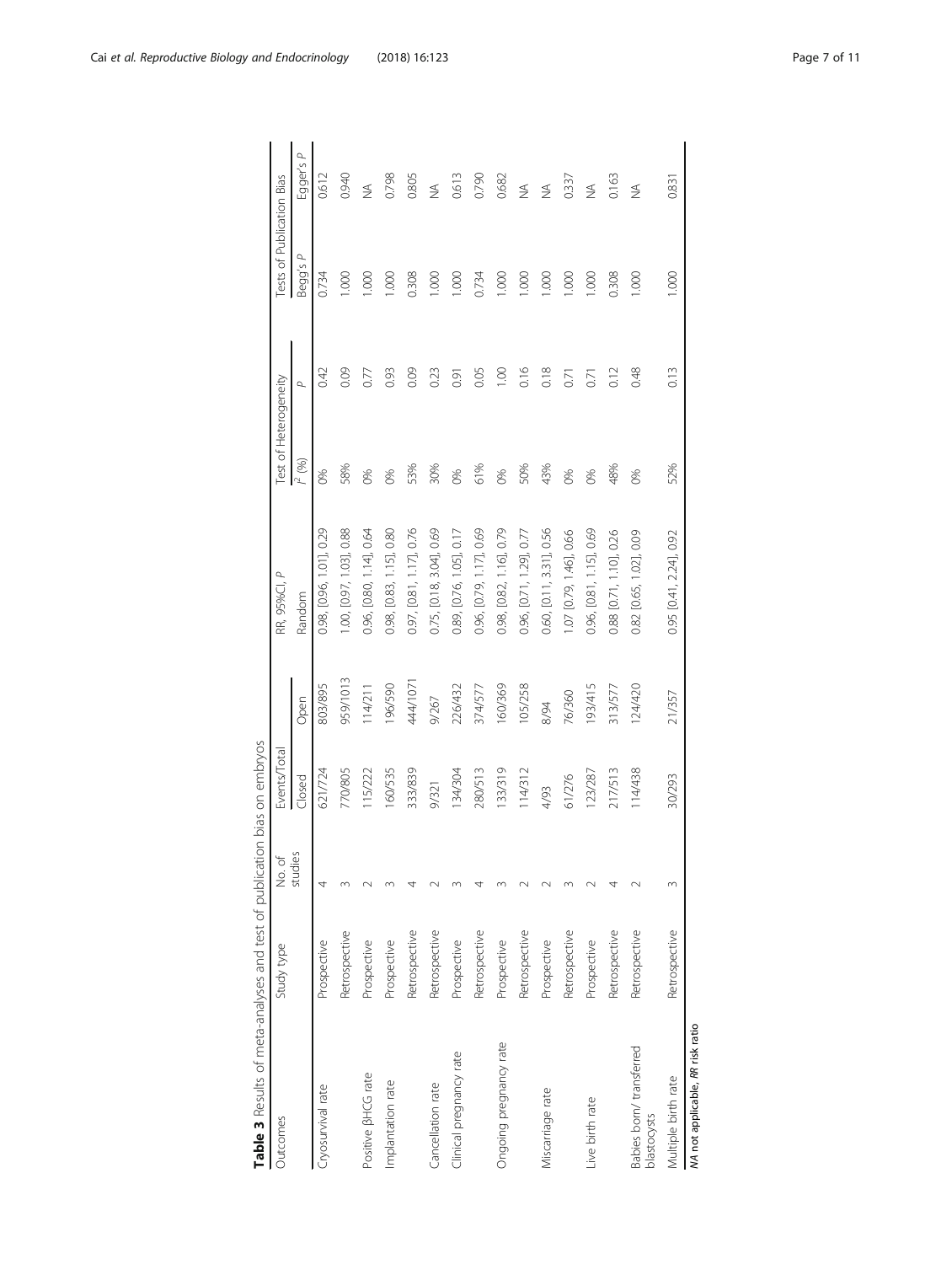$n = 1818$ , 805 versus 1013 oocytes;  $I^2 = 58\%$ ). There was no difference in clinical pregnancy rate (RR = 0.89, 95% CI: 0.76–1.05,  $P = 0.17$ ;  $n = 736$ , 304 versus 432 transferred cycles;  $I^2 = 0$ %, moderate quality evidence), when comparing closed to open vitrification, respectively, which was also supported by four relevant retrospective studies (RR = 0.96, 95% CI: 0.79–1.17,  $P = 0.69$ ;  $n = 1090$ , 513 versus 577 oocytes;  $I^2 = 58\%$ ). Additionally, no evidence for differences in positive βHCG rate (RR = 0.96, 95% CI: 0.80–1.14,  $P = 0.63$ ;  $n = 433$ , 222 versus 211 transferred cycles;  $I^2 = 0\%$ , moderate quality evidence), implantation rate (RR = 0.97, 95% CI: 0.82–1.15,  $P = 0.74$ ;  $n = 1125$ , 535 versus 590 transferred embryos;  $I^2 = 0\%$ , moderate quality evidence), miscarriage rate (RR = 0.48, 95% CI: 0.15–1.54,  $P = 0.22$ ;  $n = 187$ , 93 versus 94 clinical pregnancy cycles;  $I^2 = 43\%$ , moderate quality evidence), ongoing pregnancy rate ( $RR = 0.98$ ,  $95\%$  CI: 0.82–1.16, P  $= 0.79$ ;  $n = 688$ , 319 versus 369 transferred cycles;  $I^2 = 0\%$ , moderate quality evidence), live birth rate (RR = 0.97, 95% CI:  $0.81 - 1.15$ ,  $P = 0.70$ ;  $n = 702$ , 287 versus 415 transferred cycles;  $I^2 = 0\%$ , moderate quality evidence), cancellation rate (RR = 0.75, 95% CI: 0.26–2.14,  $P = 0.59$ ;  $n = 588$ , 321 versus 267 transferred cycles;  $I^2 = 30\%$ , moderate quality evidence), babies born per transferred blastocysts

 $(RR = 0.82, 95\% \text{ CI: } 0.66-1.03, P = 0.08; n = 858, 438$ versus 420 transferred embryos;  $I^2$  = 0%, moderate quality evidence), and multiple birth rate (RR = 0.95, 95% CI: 0.41–2.24,  $P = 0.92$ ;  $n = 650$ , 293 versus 357 live birth cycles;  $I^2 = 52\%$ , moderate quality evidence) was shown. These findings were further confirmed by relevant retrospective studies and sensitivity analyses (Table [3](#page-6-0)).

#### Subgroup analysis

We planned the following subgroup analyses for the outcomes with high heterogeneity, such as cryosurvival rates, implantation rate, clinical pregnancy rate, and multiple birth rate, according to the differences of the original areas, study quality, and risks of bias, which also displayed no significant changes in related embryologic or clinical outcomes.

#### **Discussion**

In this systematic review and meta-analysis, we compared open versus closed vitrification for oocytes and embryos cryopreservation regarding post-thaw survival rate, clinical pregnancy rate, and other embryologic and clinical reproductive outcomes. We found that closed vitrification systems could achieve sound embryologic outcomes as 'open' ones for both human oocytes and embryos cryopreservation, although substantial heterogeneity existed in some of the outcomes. For more accurate findings, further studies should be performed to ensure sufficient data analysis.

Recently, two systematic reviews reported the reproductive outcomes of human oocytes and embryos comparing open versus closed vitrification [\[28,](#page-9-0) [29](#page-9-0)]. One study suggested that it was not yet possible to conclude that closed vitrification is an aseptic alternative to open vitrification in human mature oocyte cryopreservation. In this study, only four articles concerning cyrosurvival rate after vitrification were included, of which the strength of evidence was low [\[29\]](#page-9-0). The other study regarding embryo vitrfication concluded with similar results on cryosurvival rates, implantation rates, clinical pregnancy rates and live birth rates, where seven articles were included. Although there was no significant difference between these two methods, the tendency of lower live birth rates with closed vitrification than with open vitrification could be clearly identified [[28\]](#page-9-0). Our study was consistent with the previous conclusions, although low to moderate levels of evidence were achieved. This is probably due to the limited numbers of studies included and the variability in quality. Moreover, the high heterogeneity across the studies could be considered a limitation of the study.

Several factors, including the cooling and warming rates, the concentration of cryoprotectants, the solution volume, etc., should be taken into account when considering the effects of vitrification on human oocytes and embryos. Vitrification in cryobiology is essentially designed to eliminate ice formation in the medium containing the sample during the whole procedure (cooling, storage, and warming), which can be achieved by accelerating the cooling and warming rates, as well as increasing the concentration of cryoprotectants [[30](#page-9-0)–[32](#page-9-0)]. The high cooling and warming rates may help to alleviate chilling injury [\[33\]](#page-9-0), while highly concentrated cryoprotectants may cause toxic and osmotic injury [\[34](#page-10-0)]. For this reason, the use of the smallest solution volume and the highest temperature conductivity between the sample-containing medium and the cooling or warming agent is required to achieve the highest cooling and warming rates [[35\]](#page-10-0). Contrary to common beliefs, it has been proved that the intracellular concentration of cryoprotectant in vitrified embryos is lower than after slow freezing, although the solutions used in vitrification contain higher concentrations of cryoprotectants [\[36](#page-10-0)]. According to our results, the cooling rate of these closed systems was lower compared to open ones, whereas the warming rate was nearly the same as that of an open system. Therefore, outcome measures of closed systems with lower cooing rates may be more easily affected in some extent, particularly with respect to oocytes, mainly due to its small surface: volume ratio [\[37](#page-10-0)]. To some extent, this may partially explain the reason that the observed cryosurvival rates of oocytes in closed systems exhibited a downregulated trend than the open groups in most of the studies included, although the overall survival rates between both groups are not statistically different. Otherwise, such differences were more ambiguous among embryos after vitrification, with regard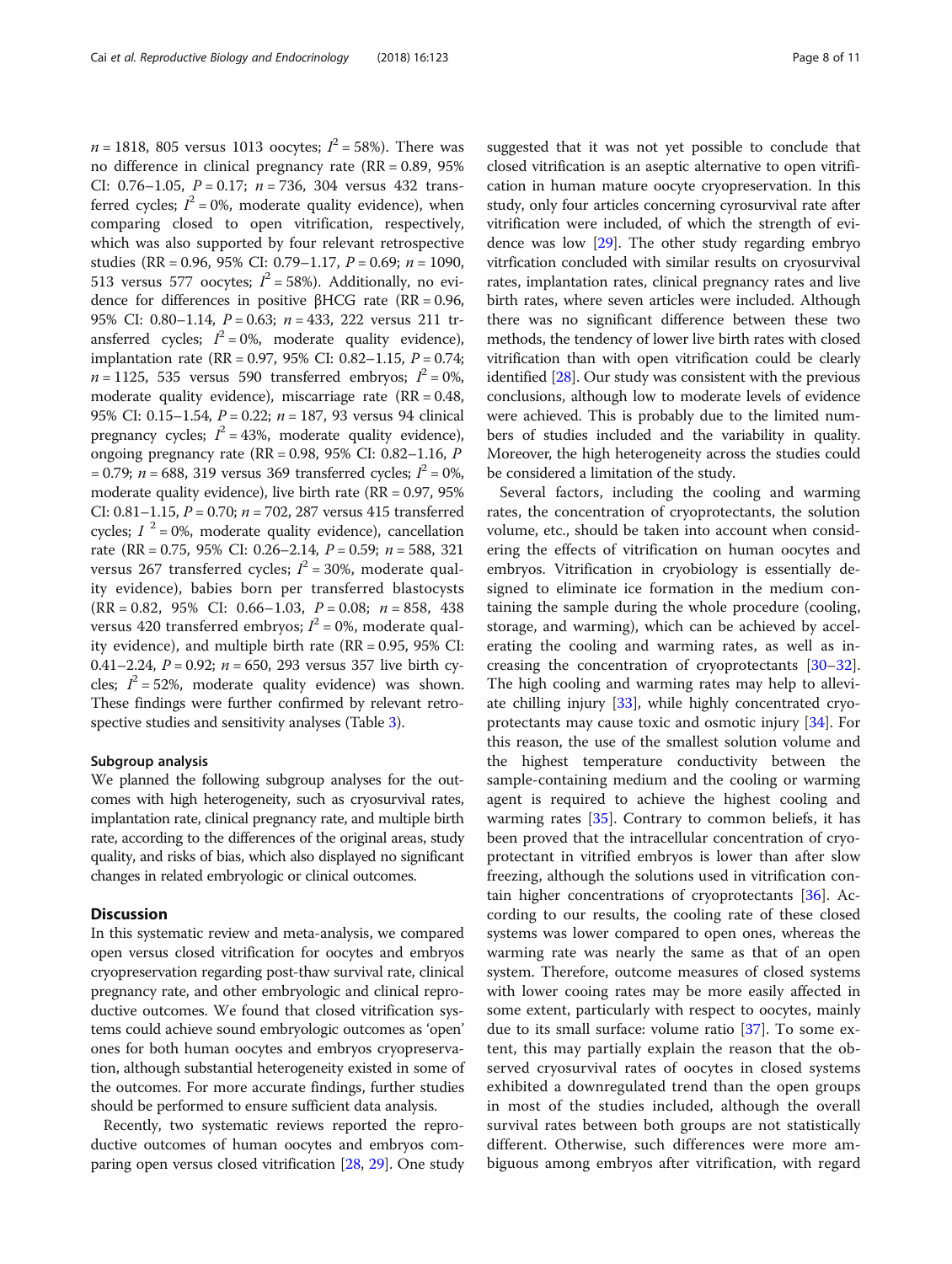to embryologic and reproductive outcomes as presented in our systematic review.

Vitrification in cryobiology is essentially designed to eliminate ice formation in the medium containing the sample during the whole procedure (cooling, storage, and warming), which can be achieved by accelerating the cooling and warming rates, as well as increasing the concentration of cryoprotectants [\[30](#page-9-0)–[32\]](#page-9-0). The high cooling and warming rates may help to alleviate chilling injury [[33](#page-9-0)], while highly concentrated cryoprotectants may cause toxic and osmotic injury [[34](#page-10-0)]. For this reason, the use of the smallest solution volume and the highest temperature conductivity between the sample-containing medium and the cooling or warming agent is required to achieve the highest cooling and warming rates [[35](#page-10-0)]. Contrary to common beliefs, it has been proved that the intracellular concentration of cryoprotectant in vitrified embryos is lower than after slow freezing, although the solutions used in vitrification contain higher concentrations of cryoprotectants [\[36\]](#page-10-0). Due to the lack of data on the cooling and warming rates of vitrification included in this systematic review, subgroup analyses were unable to performed, so as to find out their effect on reproductive outcomes. Nonetheless, on the whole, the cooling rate of these closed systems was lower compared to open ones, whereas the warming rate was nearly the same as that of an open system. Therefore, outcome measures of closed systems with lower cooing rates may be more easily affected in some extent, particularly with respect to oocytes, mainly due to its small surface: volume ratio [[37](#page-10-0)]. To some extent, this may partially explain the reason that the observed cryosurvival rates of oocytes in closed systems exhibited a downregulated trend than the open groups in most of the studies included, although the overall survival rates between both groups are not statistically different. Otherwise, such differences were more ambiguous among embryos after vitrification, with regard to embryologic and reproductive outcomes as presented in our systematic review.

Vitrification has been widely used for cryopreservation during the past decade by virtue of better outcomes when compared to traditional slow freezing. Nevertheless, closed vitrification, without the risk of biosafety, which also achieves sound embryological outcomes as open one does, should attract a lot of attention in the future. In this case, the efficiency and consistency of this method for mammalian oocytes and embryos could still be promoted by optimizing each step of the process, which could be widely applied to future clinical practice.

Drawbacks inherent to the quality and quantity of the included studies, in particular, some important outcomes such as clinical pregnancy rate, live birth rate on embryos, with only one study involving limited sample size incorporated into quantitative analysis, have weakened

the strength of available evidence. In addition, few to no data are available for synthetic analysis on the safety aspects inherent to offspring generation derived from frozen-thawed gametes, given that convincing evidence is sparse, until recently a study reported that neonatal outcomes were not different after transfer of vitrified blastocysts compared with cleavage-stage embryos [\[38](#page-10-0)]. Another weakness in our systematic review was that we did not analyse studies that compared open or closed vitrified oocytes/embryos with fresh oocytes/embryos. Thus, more strong evidence is needed to better understand the real effect and safety that vitrification could achieve.

The optimal embryological and clinical outcomes of oocytes/embryos achieved with the use of vitrification over the last decade have important clinical implications, for instance, enhancing the cumulative live birth rate per oocyte retrieval cycle, extending time for embryo evaluation, enabling egg banking for donation and/or for oocyte accumulation, etc., which together allow a personalised approach in the care of different populations for medical or non-medical indications [\[5,](#page-9-0) [10,](#page-9-0) [39,](#page-10-0) [40\]](#page-10-0). Nowadays, due to the avoidance of direct contact with  $LN_2$  and consequently, lowering the cross-contamination and disease transmission risks for long-term cryopreservation, closed vitrification has become more popular and widely used in IVF laboratories across the world [\[41\]](#page-10-0).

#### Conclusions

In conclusion, closed vitrification system is still unable to be an aseptic alternative for open system when considering human oocyte and embryo cryopreservation based on current evidence. More large-scale studies with consolidated criteria and delicate design are needed to further evaluate the efficiency and biosafety of vitrification for human oocytes and embryos, especially focusing on the oocyte quality of older sub-infertile/infertile patients, as well as prolonging the length of follow-ups for offspring. Furthermore, it's necessary to keep on exploring novel cryoprotectant with low cytotoxicity and high efficiency, accelerating the cooling rate, and simplifying the procedure in all efforts to improve the technique of vitrification for ART. Given that the risk of biosafety still remains, otherwise, it is advocated that a rigorous process of standardization for vitrification should be placed on the agenda.

#### Abbreviations

ART: Assisted reproductive technology; CI: Confidence interval; LN<sub>2</sub>: Liquid nitrogen; RR: risk ratio

#### Acknowledgements

The authors acknowledge the assistance of Ms. Lian Hu, Ms. Ling Zhang and Ms. Xiaoyan Wan (Family planning research institute, Tongji Medical College, Huazhong University of Science and Technology) with the professional knowledge pertaining to cryopreservation techniques in IVF and Prof. Yuanzhong Zhou (School of Public Health, Zunyi Medical University) with statistical methodology and data analysis.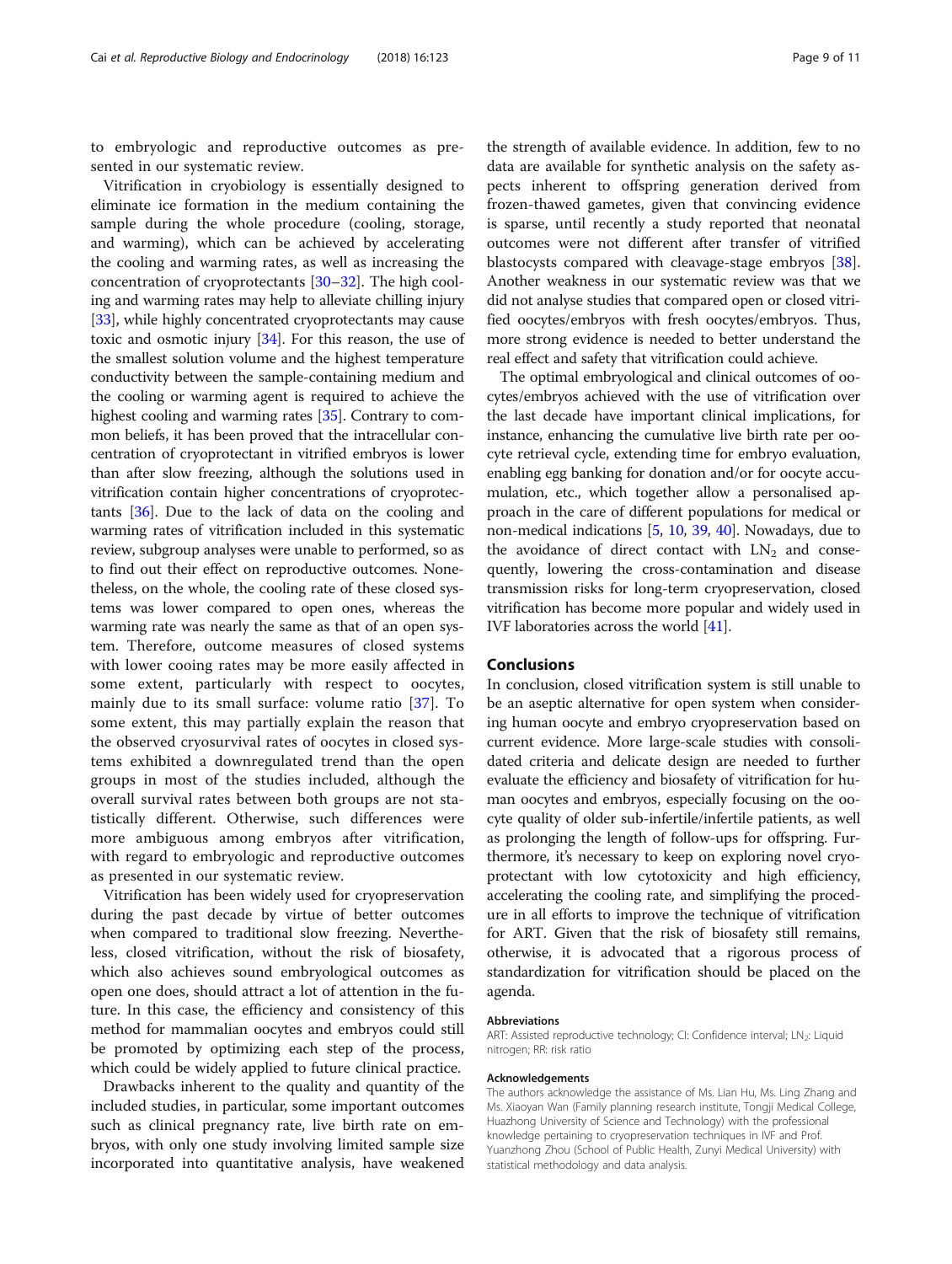#### <span id="page-9-0"></span>Funding

The authors report no financial support.

#### Availability of data and materials

Please contact author for data requests.

#### Authors' contributions

Conception and design of the study (HCC, WPX); search strategy (HCC, JDN); data extraction, statistical analysis (HCC, JDN) and interpretation (all authors); drafting and revising the manuscript (HCC, YZJ); final approval of the manuscript to be published (all authors).

#### Ethics approval and consent to participate

Not applicable.

#### Consent for publication

Not applicable.

#### Competing interests

The authors declare that they have no competing interests.

#### Publisher's Note

Springer Nature remains neutral with regard to jurisdictional claims in published maps and institutional affiliations.

#### Author details

<sup>1</sup> Family Planning Research Institute/Center of Reproductive Medicine, Tongji Medical College, Huazhong University of Science and Technology, Wuhan 430030, Hubei, China. <sup>2</sup>Center of Reproductive Medicine, Tongji Hospital, Tongji Medical College, Huazhong University of Science and Technology, Wuhan 430030, Hubei, China. <sup>3</sup>Department of General Surgery, Union Hospital, Tongji Medical College, Huazhong University of Science and Technology, Wuhan 430030, Hubei, China.

## Received: 5 July 2018 Accepted: 19 November 2018<br>Published online: 06 December 2018

#### References

- 1. Vajta G, Rienzi L, Ubaldi FM. Open versus closed systems for vitrification of human oocytes and embryos. Reprod BioMed Online. 2015;30:325–33.
- 2. Edgar DH, Gook DA. A critical appraisal of cryopreservation (slow cooling versus vitrification) of human oocytes and embryos. Hum Reprod Update. 2012;18:536–54.
- 3. Levi Setti PE, Porcu E, Patrizio P, Vigiliano V, de Luca R, d'Aloja P, et al. Human oocyte cryopreservation with slow freezing versus vitrification. Results from the National Italian Registry data, 2007–2011. Fertil Steril. 2014; 102:90–5.e2.
- 4. Li Z, Wang YA, Ledger W, Edgar DH, Sullivan EA. Clinical outcomes following cryopreservation of blastocysts by vitrification or slow freezing: a population-based cohort study. Hum Reprod. 2014;29:2794–801.
- Rienzi L, Gracia C, Maggiulli R, LaBarbera AR, Kaser DJ, Ubaldi FM, et al. Oocyte, embryo and blastocyst cryopreservation in ART: systematic review and meta-analysis comparing slow-freezing versus vitrification to produce evidence for the development of global guidance. Hum Reprod Update. 2017;23:139–55.
- 6. (ASRM) ASfRM. Mature oocyte cryopreservation: a guideline. Fertil Steril. 2013;99:37–43.
- 7. Paffoni A, Guarneri C, Ferrari S, Restelli L, Nicolosi AE, Scarduelli C, et al. Effects of two vitrification protocols on the developmental potential of human mature oocytes. Reprod BioMed Online. 2011;22:292–8.
- Papatheodorou A, Vanderzwalmen P, Panagiotidis Y, Prapas N, Zikopoulos K, Georgiou I, et al. Open versus closed oocyte vitrification system: a prospective randomized sibling-oocyte study. Reprod BioMed Online. 2013; 26:595–602.
- 9. Pomeroy KO, Harris S, Conaghan J, Papadakis M, Centola G, Basuray R, et al. Storage of cryopreserved reproductive tissues: evidence that cross-contamination of infectious agents is a negligible risk. Fertil Steril. 2010;94:1181–8.
- 10. Cobo A, Bellver J, de los Santos MJ, Remohi J. Viral screening of spent culture media and liquid nitrogen samples of oocytes and embryos from hepatitis B,

hepatitis C, and human immunodeficiency virus chronically infected women undergoing in vitro fertilization cycles. Fertil Steril. 2012;97:74–8.

- 11. Molina I, Mari M, Martinez JV, Novella-Maestre E, Pellicer N, Peman J. Bacterial and fungal contamination risks in human oocyte and embryo cryopreservation: open versus closed vitrification systems. Fertil Steril. 2016; 106:127–32.
- 12. Bielanski A, Vajta G. Risk of contamination of germplasm during cryopreservation and cryobanking in IVF units. Hum Reprod. 2009;24:2457–67.
- 13. Kuwayama M, Vajta G, Ieda S, Kato O. Comparison of open and closed methods for vitrification of human embryos and the elimination of potential contamination. Reprod BioMed Online. 2005;11:608–14.
- 14. Chen Y, Zheng X, Yan J, Qiao J, Liu P. Neonatal outcomes after the transfer of vitrified blastocysts: closed versus open vitrification system. Reprod Biol Endocrinol. 2013;11:107.
- 15. Desai NN, Goldberg JM, Austin C, Falcone T. The new rapid-i carrier is an effective system for human embryo vitrification at both the blastocyst and cleavage stage. Reprod Biol Endocrinol. 2013;11:41.
- 16. Hashimoto S, Amo A, Hama S, Ohsumi K, Nakaoka Y, Morimoto Y. A closed system supports the developmental competence of human embryos after vitrification : closed vitrification of human embryos. J Assist Reprod Genet. 2013;30:371–6.
- 17. Panagiotidis Y, Vanderzwalmen P, Prapas Y, Kasapi E, Goudakou M, Papatheodorou A, et al. Open versus closed vitrification of blastocysts from an oocyte-donation programme: a prospective randomized study. Reprod BioMed Online. 2013;26:470–6.
- 18. Iwahata H, Hashimoto S, Inoue M, Inoue T, Ito K, Nakaoka Y, et al. Neonatal outcomes after the implantation of human embryos vitrified using a closedsystem device. J Assist Reprod Genet. 2015;32:521–6.
- 19. Valbuena D, Poo ME, Aguilar-Gallardo C, Martinez S, Cobo AC, Pellicer A, et al. Comparison of Cryotip vs. Cryotop for mouse and human blastomere vitrification. Fertil Steril. 2012;97:209–17.
- 20. Roy TK, Brandi S, Tappe NM, Bradley CK, Vom E, Henderson C, et al. Embryo vitrification using a novel semi-automated closed system yields in vitro outcomes equivalent to the manual Cryotop method. Hum Reprod. 2014; 29:2431–8.
- 21. Sarandi S, Herbemont C, Sermondade N, Benoit A, Sonigo C, Poncelet C, et al. A prospective study to compare the efficiency of oocyte vitrification using closed or open devices. Gynecol Obstet Fertil. 2016;44:280–4.
- 22. De Munck N, Santos-Ribeiro S, Stoop D, Van de Velde H, Verheyen G. Open versus closed oocyte vitrification in an oocyte donation programme: a prospective randomized sibling oocyte study. Hum Reprod. 2016;31:377–84.
- 23. Gook DA, Choo B, Bourne H, Lewis K, Edgar DH. Closed vitrification of human oocytes and blastocysts: outcomes from a series of clinical cases. J Assist Reprod Genet. 2016;33:1247–52.
- 24. Sterne JA, Hernan MA, Reeves BC, Savovic J, Berkman ND, Viswanathan M, et al. ROBINS-I: a tool for assessing risk of bias in non-randomised studies of interventions. BMJ. 2016;355:i4919.
- 25. Begg CB, Mazumdar M. Operating characteristics of a rank correlation test for publication bias. Biometrics. 1994;50:1088–101.
- 26. Egger M, Davey Smith G, Schneider M, Minder C. Bias in meta-analysis detected by a simple, graphical test. BMJ. 1997;315:629–34.
- 27. Guyatt G, Oxman AD, Akl EA, Kunz R, Vist G, Brozek J, et al. GRADE guidelines: 1. Introduction-GRADE evidence profiles and summary of findings tables. J Clin Epidemiol. 2011;64:383–94.
- 28. Youm HS, Choi JR, Oh D, Rho YH. Closed versus open vitrification for human blastocyst cryopreservation: a meta-analysis. Cryobiology. 2017; 77:64–70.
- 29. Youm HS, Choi JR, Oh D, Rho YH. Survival rates in closed and open Vitrification for human mature oocyte cryopreservation: a meta-analysis. Gynecol Obstet Investig. 2018;83:268–74.
- 30. Hopkins JB, Badeau R, Warkentin M, Thorne RE. Effect of common cryoprotectants on critical warming rates and ice formation in aqueous solutions. Cryobiology. 2012;65:169–78.
- 31. Mukaida T, Oka C. Vitrification of oocytes, embryos and blastocysts. Best Pract Res Clin Obstet Gynaecol. 2012;26:789–803.
- 32. Mandawala AA, Harvey SC, Roy TK, Fowler KE. Cryopreservation of animal oocytes and embryos: current progress and future prospects. Theriogenology. 2016;86:1637–44.
- 33. Mazur P, Cole KW, Schreuders PD, Mahowald AP. Contributions of cooling and warming rate and developmental stage to the survival of Drosophila embryos cooled to −205 degrees C. Cryobiology. 1993;30:45–73.